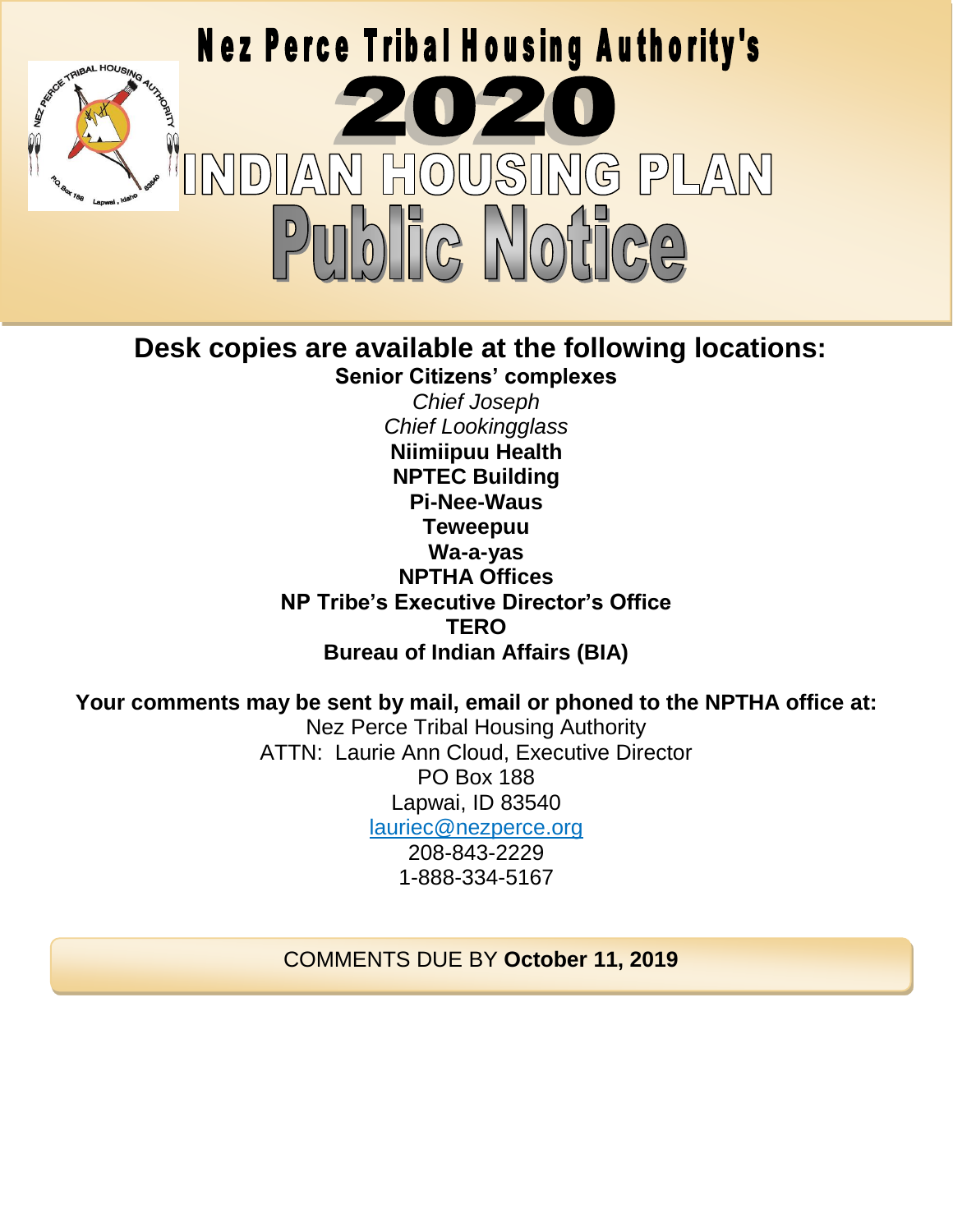*Certification:* The information contained in this document is accurate and reflects the activities actually planned or accomplished during the program year. Activities planned and accomplished are eligible under applicable statutes and regulations.

# *ONE YEAR PLAN & ANNUAL PERFORMANCE REPORT*

# **SECTION 2: HOUSING NEEDS**

*NAHASDA § 102(b)(2)(B)*

**(1) Type of Need:** The estimated types of housing needs and the need for other assistance for low-income Indian families (column B) and all Indian families (column C) inside and outside the jurisdiction.

|                                                        | <b>Check All That Apply</b> |                   |
|--------------------------------------------------------|-----------------------------|-------------------|
| (A)                                                    | (B)                         | (C)               |
| <b>Type of Need</b>                                    | Low-Income                  | <b>All Indian</b> |
|                                                        | <b>Indian Families</b>      | <b>Families</b>   |
| Overcrowded Households                                 | ⊠                           | ⊠                 |
| (2)<br><b>Renters Who Wish to Become Owners</b>        | $\boxtimes$                 | $\boxtimes$       |
| (3)<br><b>Substandard Units Needing Rehabilitation</b> | $\boxtimes$                 | $\boxtimes$       |
| <b>Homeless Households</b><br>(4)                      | $\boxtimes$                 |                   |
| (5)<br>Households Needing Affordable Rental Units      | ⊠                           |                   |
| (6)<br><b>College Student Housing</b>                  | ⊠                           |                   |
| <b>Disabled Households Needing Accessibility</b>       | $\boxtimes$                 | ⊠                 |
| Units Needing Energy Efficiency Upgrades<br>(8)        | ⊠                           | ⊠                 |
| (9)<br>Infrastructure to Support Housing               | ⊠                           | $\boxtimes$       |
| Other (specify below)<br>(10)                          | ⊠                           | ⊠                 |

# **(2) Other Needs.**

Homebuyer education and financial management training.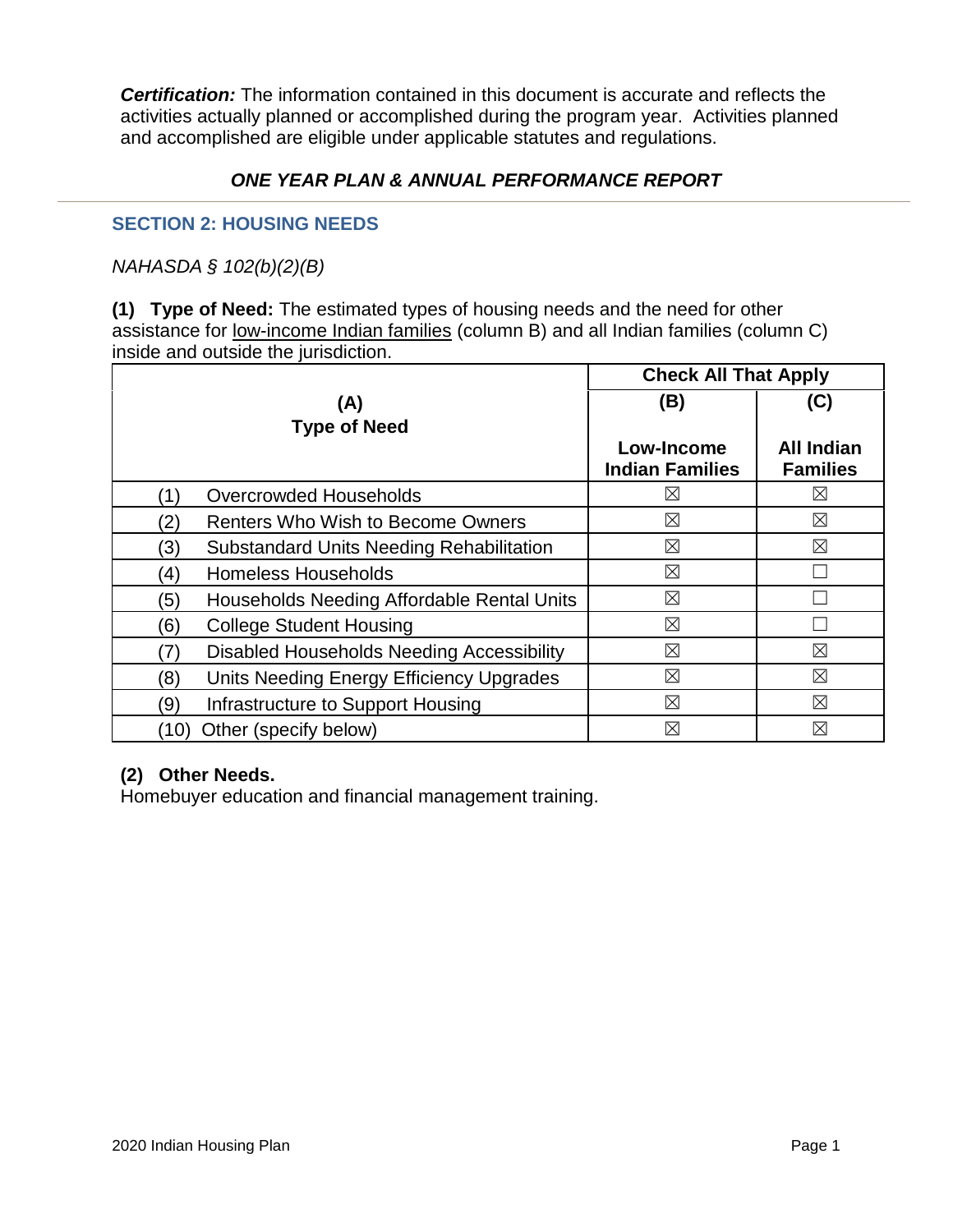# **(3) Planned Program Benefits.** *NAHASDA § 102(b)(2)(B)):*

The NPTHA programs and activities will promote safe, decent and affordable housing opportunities for low-income families. Methods to promote our mission include, but are not limited to:

- \* Efficiently manage Low-Income rental units.
- \* Assist homebuyers in completing their option-to-purchase lease program.

\* Provide comprehensive housing counseling to empower individuals on housing choices.

- \* Provide individual counseling and guidance on becoming mortgage ready.
- \* Regularly evaluate program outcomes and update necessary policies and procedures.

Annual survey assessments on family housing needs.

\* Maintain program compliance with applicable regulations to ensure funding opportunities.

\* Continue to leverage resources to pursue new construction and other housing services.

### **(4) Geographic Distribution.** *NAHASDA § 102(b)(2)(B)(i)):*

The NPTHA provides services throughout the Nez Perce Indian Reservation through an application process. Applications are processed in accordance to eligibility and preference policies.

# **SECTION 3: PROGRAM DESCRIPTIONS**

*NAHASDA §§ 102(b)(2)(A), 233(a), 235(c), 404(b); 24 CFR §1000.512*

#### **Planning and Reporting Program Year Activities**

For the IHP, the purpose of this section is to describe each program that will be operating during the 12-month program year. Each program must include the eligible activity, its planned outputs, intended outcome, who will be assisted, and types and levels of assistance. Each of the eligible activities has a specific, measurable output. The first column in the table below lists all eligible activities, the second column identifies the output measure for each eligible activity, and the third column identifies when to consider an output as completed for each eligible activity. Copy and paste text boxes 1.1 through 1.10 as often as needed so that all of your planned programs are included.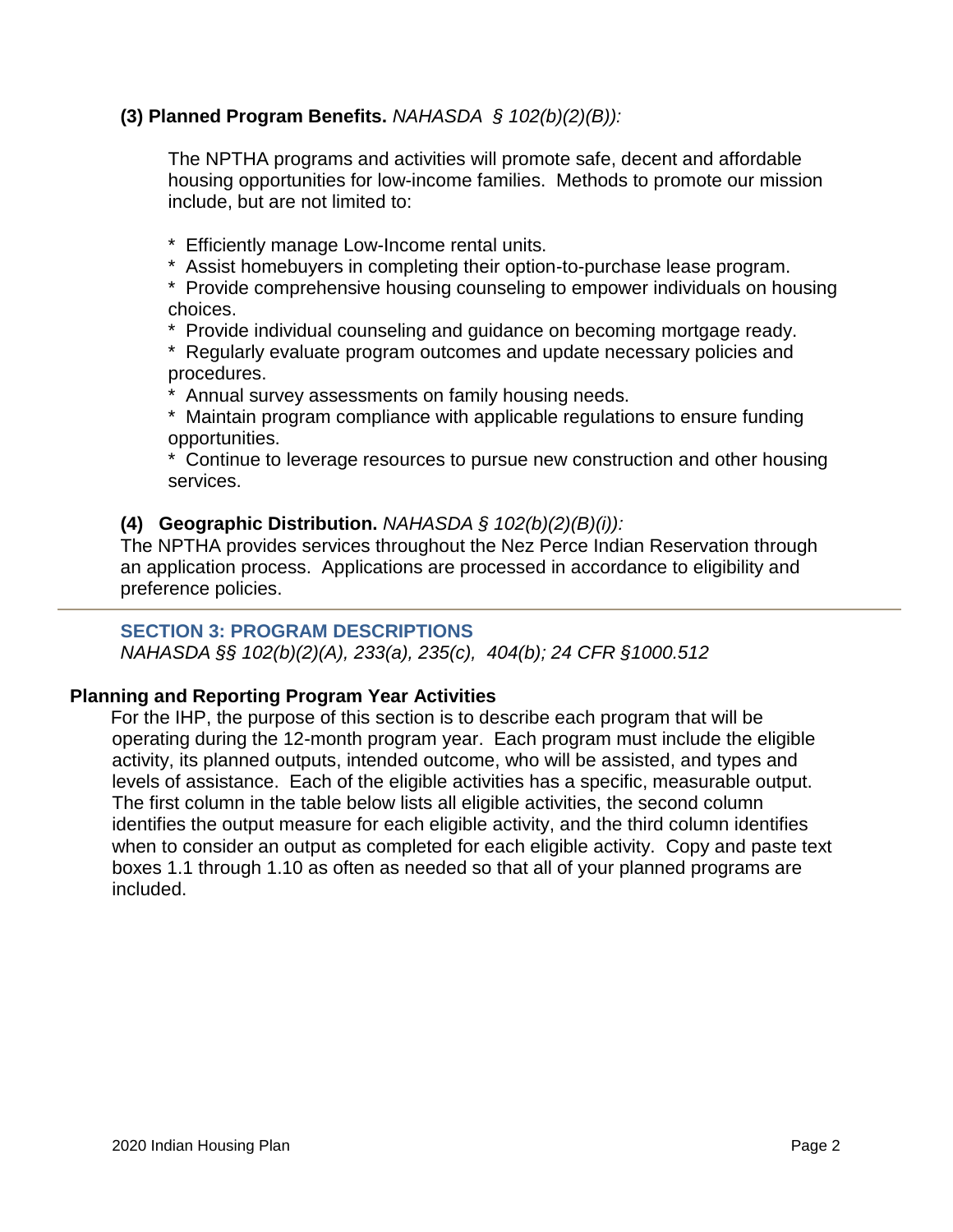# *Management of 1937 Housing Act Properties: NPTHA 1*

### **Program Description**

This program provides the general operation and maintenance of our 1937 Housing Act properties which includes Low Rent, Mutual Help and Starter Home (a modified Mutual Help program).

\*Operations include fiscal management of all financial transactions, staff training & development, collection activities, procurement and maintenance of equipment, annual audit and maintain all insurances.

\*Maintenance includes routine and non-routine maintenance of units and common grounds, inspections of rental properties, and the assessment tenant damages.

Tenant occupancy and counseling activities will be conducted under the Housing Management Service Program and includes Low Rent, Mutual Help, and Starter Home units built with 1937 Housing Act funds.

### **Eligible Activity Number** (2) Operation of 1937 Act Housing [202(1)]

**Intended Outcome Number** (6) Assist affordable housing for low income households

### **Who Will Be Assisted**

Low-income households while preference will be given to tribal members and then to other Native Americans. Homeownership on tribal trust land is restricted to tribal members. Moderate income families are not currently planned but may be assisted. Moderate income families will not receive the same benefits nor will assistance exceed 10% of grant funding.

# **Types and Level of Assistance**

Maintenance Department will provide labor, materials and contracts costs to maintain units including routine, non-routine and preventative maintenance tasks. A work order system will document all services provided to each unit, calculate costs and assess charges for excessive or tenant damages. Collection activities include extended payment agreements for delinquent rents and work order charges. A computerized tenant accounting system will track all financial transactions with the tenants and homebuyers. Annual inspections of rental units will be completed under this program.

| Planned Number of Units to be   Planned Number |                                                           | Planned Number of Acres To                    |
|------------------------------------------------|-----------------------------------------------------------|-----------------------------------------------|
| Completed in Year Under this                   |                                                           | of Households To   Be Purchased in Year Under |
| Program                                        | Be Served in Year   this Program<br>Under this<br>Program |                                               |
| 111                                            |                                                           | 0.0                                           |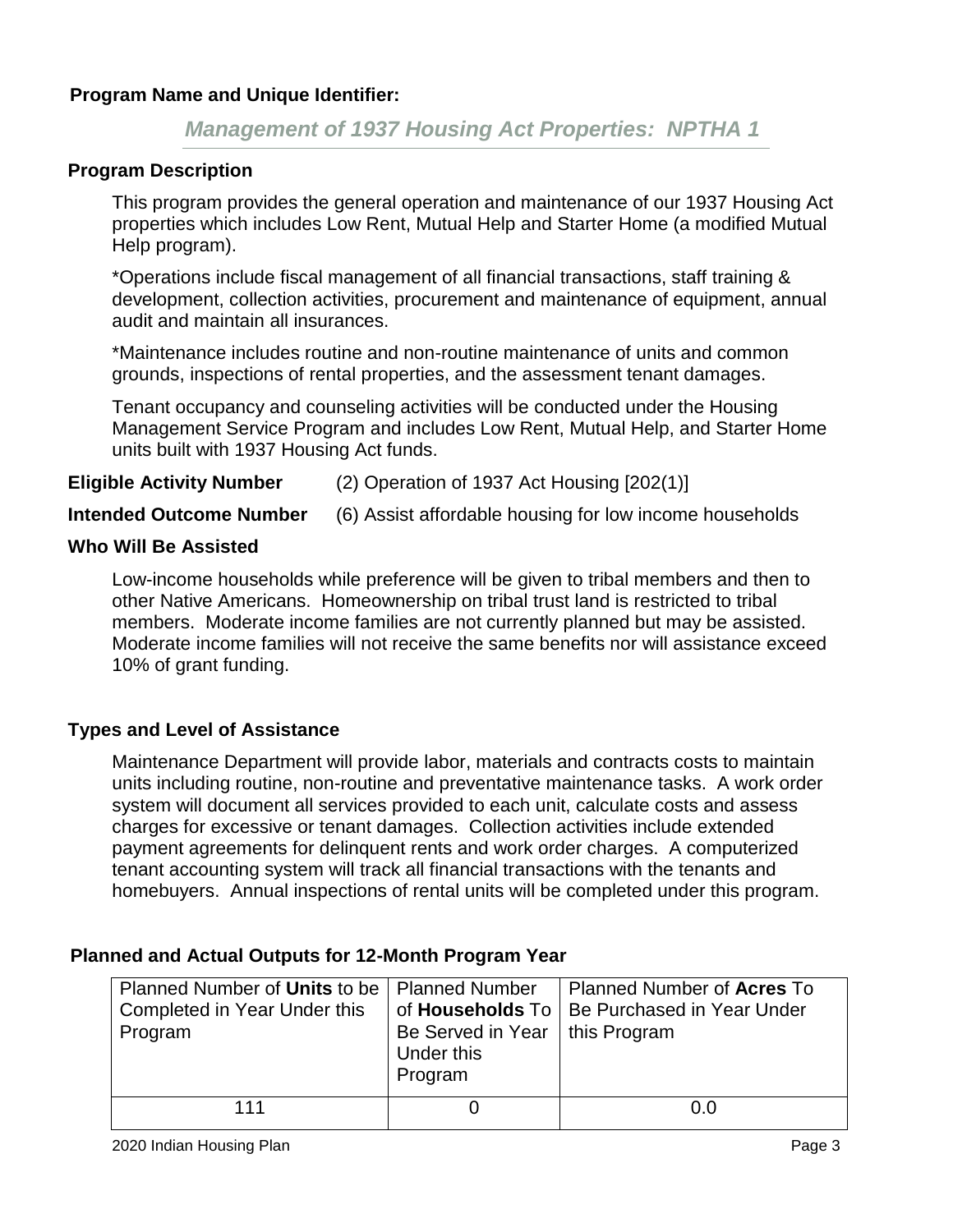*Housing Management Service: NPTHA 2*

#### **Program Description**

This program will provide occupancy management and housing counseling for all of our affordable housing programs.

\*Occupancy management includes application intake, processing for eligibility, maintaining waiting lists, vacancy management, recertification, compliance with lease agreements, program rules & regulations, conducting homebuyer inspections and file maintenance.

\*Provide Occupancy Management services for LIHTC projects as needed to support insufficient operating budget.

\*Housing counseling includes a comprehensive Tenant Rights & Responsibilities class, counseling for budgeting, lease compliance, housekeeping and home maintenance.

\*Other counseling services include application intake and processing for other programs for home repair and weatherization, referrals for outside resources for housing assistance.

\*Operate IHBG developed properties including tenant accounting and collection activities.

\*Coordinate services and provide referrals to other service agencies such as but not limited to NPT Social Services, Idaho Self-Sufficiency, Early Childhood Dev. Program, Community Action Partnership, Lapwai School District and local utility companies.

| <b>Eligible Activity Number</b> | (20) Operation and Maintenance of NAHASDA Assisted<br>Units [202(4)] |
|---------------------------------|----------------------------------------------------------------------|
| Intonded Outcome Number         | $\overline{R}$ Applet offerdeble beyong for lew income beyong helde  |

**Intended Outcome Number***:* (6) Assist affordable housing for low income households

#### **Who Will Be Assisted**

Low-income households. While preference will be given to tribal members and then to other Native Americans, homeownership on tribal trust land is restricted to tribal members. Moderate income families are not currently planned but may be assisted. Moderate income families will not receive the same benefits nor will assistance exceed 10% of grant funding.

#### **Types and Level of Assistance**

Manage occupancy compliance for each home under management. Provide comprehensive housing counseling for self sufficiency in budgeting, managing rental or homebuyer costs, home maintenance & care and understanding lease agreements and compliance for all occupied homes.

#### **Planned and Actual Outputs for 12-Month Program Year**

2020 Indian Housing Plan Page 4 and 2020 Indian Housing Plan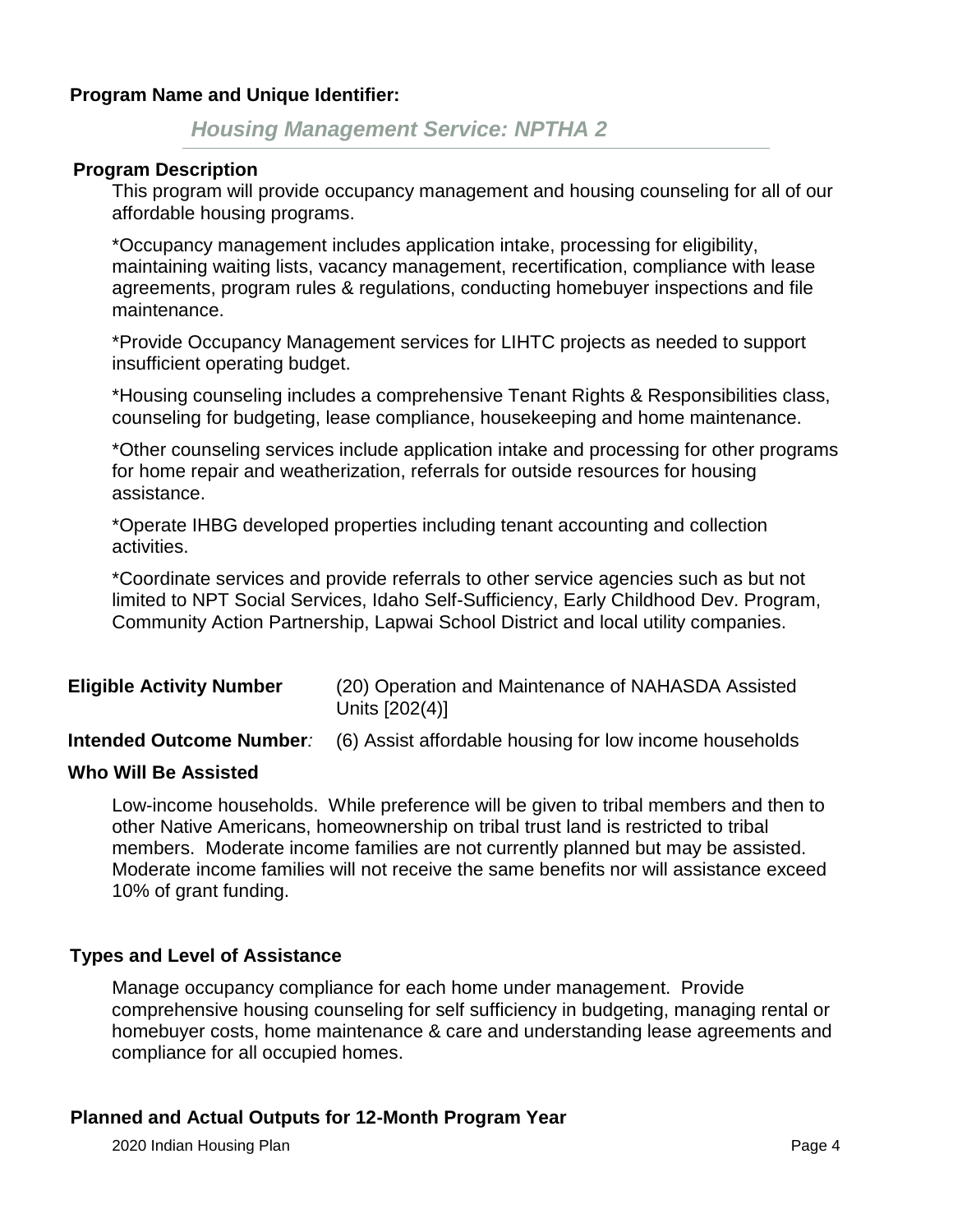| Planned Number of Units to be   Planned Number of   Planned Number of Acres To<br>Completed in Year Under this<br>Program | Served in Year<br>Under this Program | <b>Households</b> To Be   Be Purchased in Year Under<br>this Program |
|---------------------------------------------------------------------------------------------------------------------------|--------------------------------------|----------------------------------------------------------------------|
| 146                                                                                                                       |                                      | 0.0                                                                  |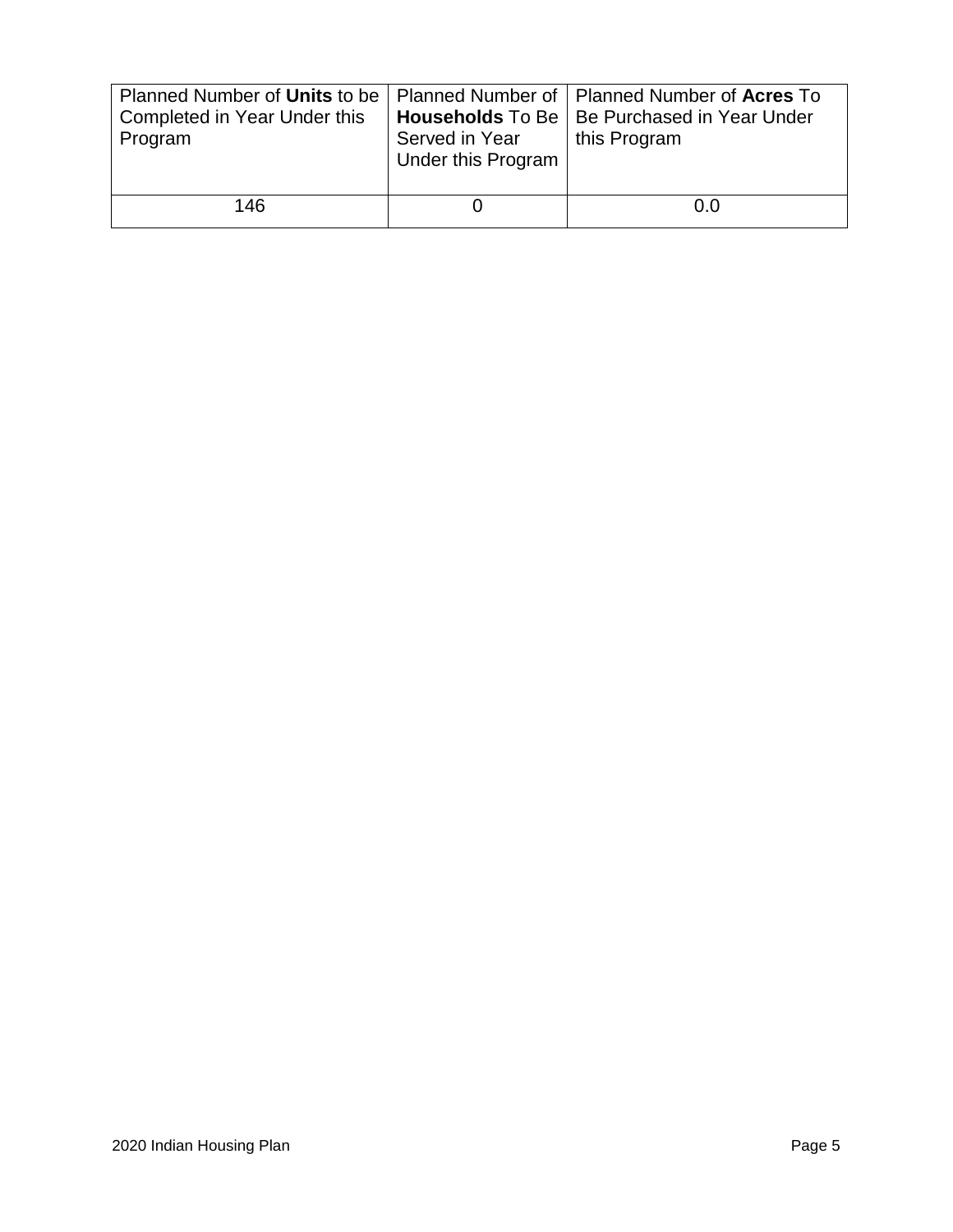# *Homebuyer Education Program: NPTHA 3*

#### **Program Description**

This program includes comprehensive homebuyer education and counseling.

\* Education includes formal Homebuyer Education Class for Native homeownership, financial literacy, youth credit education, post purchase and foreclosure prevention.

\* Counseling includes case management for becoming mortgage ready under the NPTHA lease with option to purchase program, case management for mortgage application (including VA direct loans and other available mortgage type programs), individual credit counseling, and case management for NPTHA IDA program.

| <b>Eligible Activity Number</b> | (18) Other Housing Services [202(3)] |
|---------------------------------|--------------------------------------|
|---------------------------------|--------------------------------------|

**Intended Outcome Number** (12) Other – must provide description below

#### **Describe Other Intended Outcome**

Provide Homebuyer Education and Awareness

#### **Who Will Be Assisted**

Low-income households. While preference will be given to tribal members and then to other Native Americans, homeownership on tribal trust land is restricted to tribal members. Moderate income families are not currently planned but may be assisted. Moderate income families will not receive the same benefits nor will assistance exceed 10% of grant funding.

#### **Types and Level of Assistance**

Services include formal classes and individual counseling sessions.

| Planned Number of Units to be   Planned Number of | <b>Households To Be</b> | Planned Number of <b>Acres</b> To |
|---------------------------------------------------|-------------------------|-----------------------------------|
| Completed in Year Under this                      | Served in Year          | Be Purchased in Year Under        |
| Program                                           | Under this Program      | this Program                      |
|                                                   | 50                      | 0.0                               |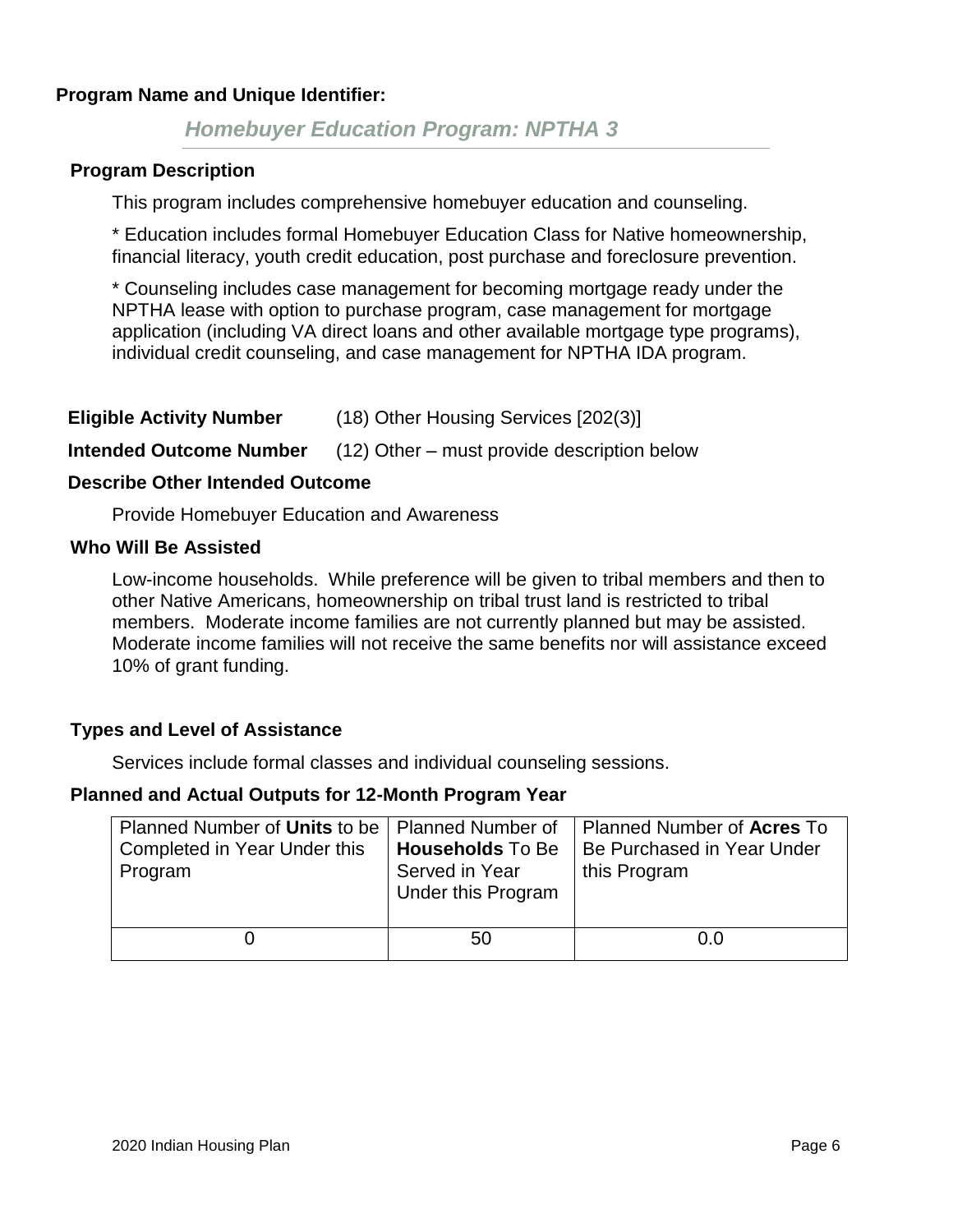*Senior Rehab: NPTHA 4*

# **Program Description**

This program provides essential home repair grants for low-income elder families.

| <b>Eligible Activity Number</b> | (16) Rehabilitation Assistance to<br>Existing Homeowners [202(2)] |
|---------------------------------|-------------------------------------------------------------------|
| <b>Intended Outcome Number</b>  | (3) Improve the quality of substandard units                      |
| <b>Who Will Be Assisted</b>     |                                                                   |

Low income elder tribal member homeowners.

### **Types and Level of Assistance**

Home repair grant for essential repairs up to \$4,500.

| Planned Number of Units to be   Planned Number of   Planned Number of Acres To |                    |                                               |
|--------------------------------------------------------------------------------|--------------------|-----------------------------------------------|
| Completed in Year Under this                                                   |                    | Households To Be   Be Purchased in Year Under |
| Program                                                                        | Served in Year     | this Program                                  |
|                                                                                | Under this Program |                                               |
|                                                                                |                    |                                               |
|                                                                                |                    | 0.0                                           |
|                                                                                |                    |                                               |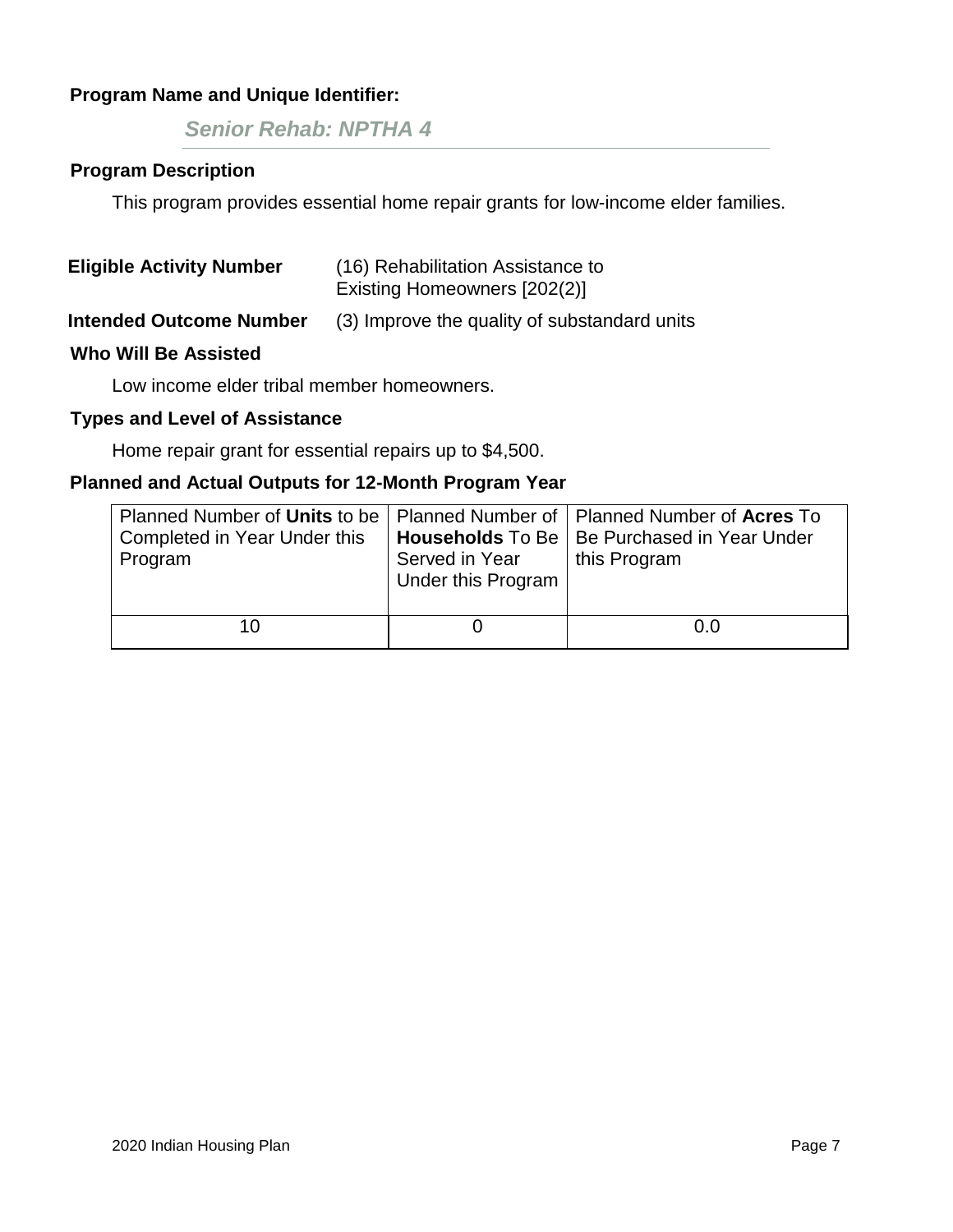# *Mortgage Finance Assistance: NPTHA 5*

#### **Program Description**

Mortgage finance assistance for down payment and closing costs.

**Eligible Activity Number** (13) Down Payment/Closing Cost Assistance [202(2)]

# **Intended Outcome Number** (2) Assist renters to become homeowners

#### **Who Will Be Assisted**

Low-income tribal members purchasing a home within our service area.

#### **Types and Level of Assistance**

Low income families will receive up to \$5,000 in down payment and closing costs.

Other assistance includes appraisal and inspection fees.

| Completed in Year Under this<br>Program | Served in Year<br>Under this Program | Planned Number of Units to be Planned Number of Planned Number of Acres To Be<br><b>Households</b> To Be Purchased in Year Under this<br>Program |
|-----------------------------------------|--------------------------------------|--------------------------------------------------------------------------------------------------------------------------------------------------|
|                                         |                                      | 0.0                                                                                                                                              |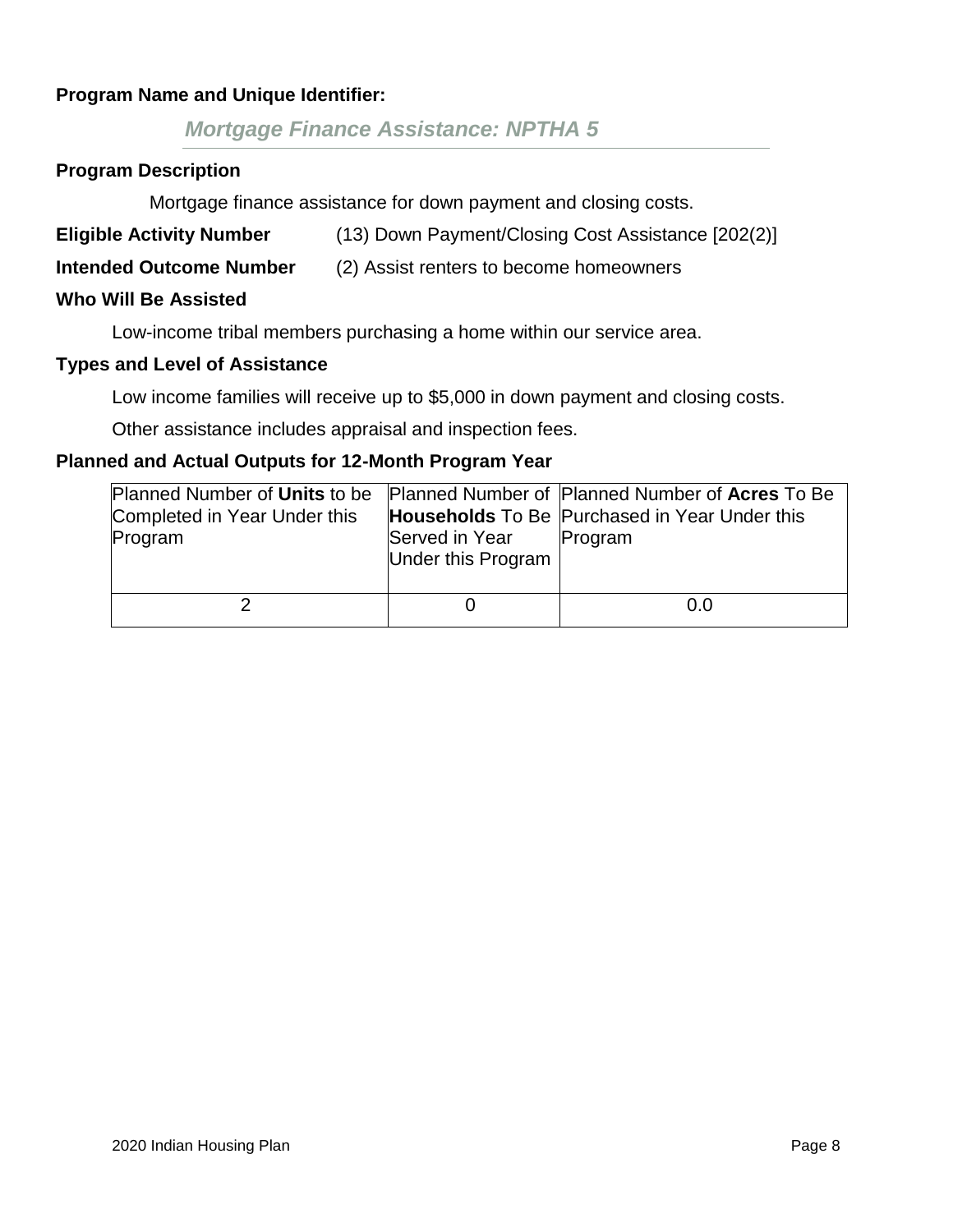*Individual Development Accounts Down Payment: NPTHA 6*

#### **Program Description**

This program is a matched savings program for down payment and closing costs.

The program will provide \$2 towards every \$1 saved over a minimum six months and maximum 24 month period, up to \$5,000 in matching funds for down payment assistance.

Program requires completion of our homeowner education class.

| (13) Down Payment/ Closing Cost Assistance [2002(2)]<br><b>Eligible Activity Number</b> |
|-----------------------------------------------------------------------------------------|
|-----------------------------------------------------------------------------------------|

**Intended Outcome Number** (2) Assist renters to become homeowners

#### **Who Will Be Assisted**

Low income tribal members purchasing or owning a home within our service area.

### **Types and Level of Assistance**

The program will provide \$2 towards every \$1 saved over a minimum six months and maximum 24 month period, up to \$5,000 in matching funds for down payment assistance.

Program requires completion of our homeowner education class.

| Planned Number of Units to be   Planned Number of   Planned Number of Acres To<br>Completed in Year Under this<br>Program | Served in Year<br>Under this Program | Households To Be   Be Purchased in Year Under<br>this Program |
|---------------------------------------------------------------------------------------------------------------------------|--------------------------------------|---------------------------------------------------------------|
|                                                                                                                           |                                      | 0.0                                                           |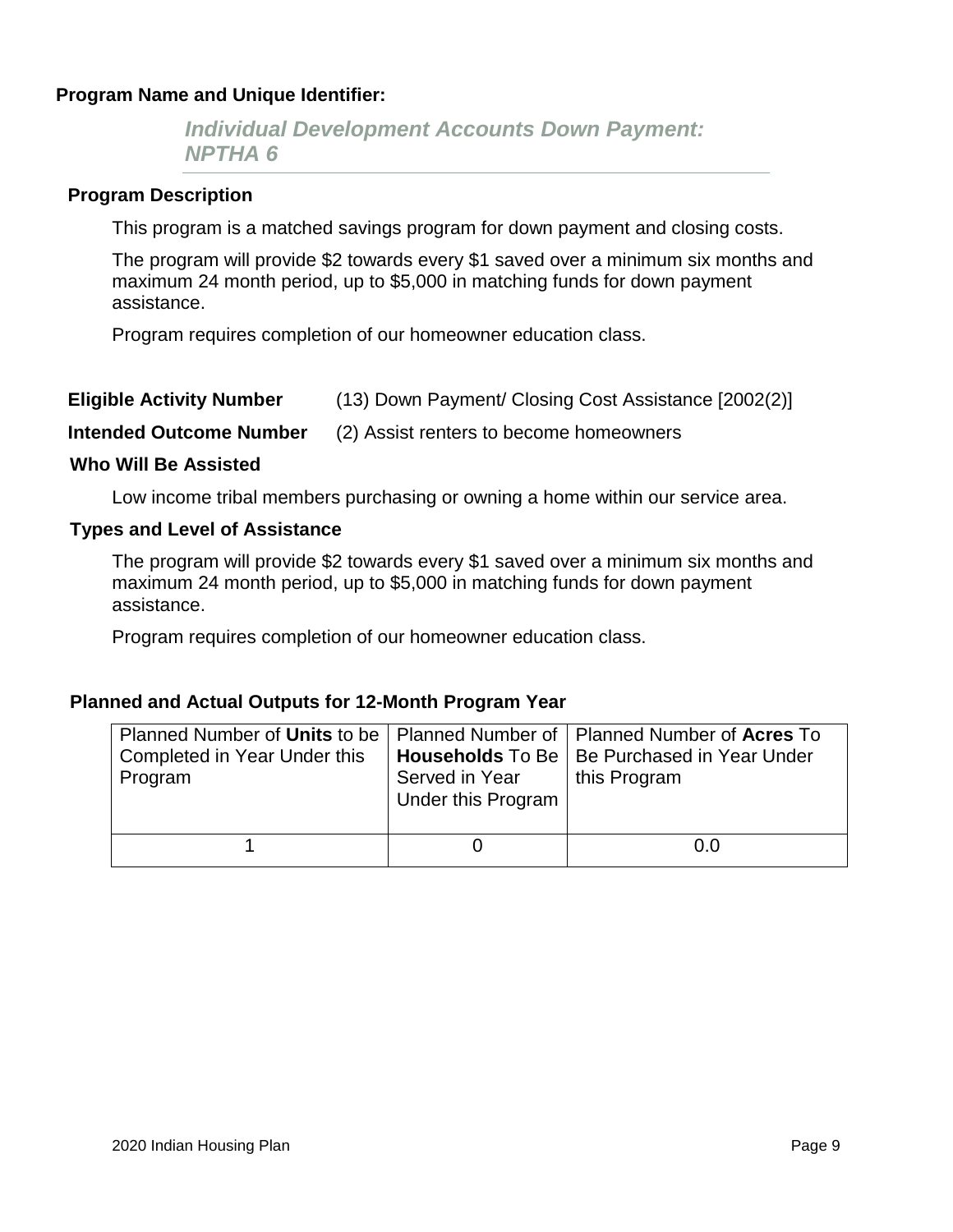*Individual Development Accounts Rehab: NPTHA 7*

### **Program Description**

This program is a matched savings program for home repair.

The program will provide \$1 towards every \$1 saved over a minimum of three months and maximum of six months period, up to \$3,000 in matching funds for a home repair project.

Program requires completion of our homeowner education class.

| <b>Eligible Activity Number</b> |  | (16) Rehabilitation Assistance to Existing Homeowners |
|---------------------------------|--|-------------------------------------------------------|
|---------------------------------|--|-------------------------------------------------------|

**Intended Outcome Number** (3) Improve quality of substandard units

### **Who Will Be Assisted**

Low income tribal members owning a home within our service area.

#### **Types and Level of Assistance**

The program will provide \$1 towards every \$1 saved over a minimum of three months and maximum of six months period, up to \$3,000 in matching funds for a home repair project.

Program requires completion of our homeowner education class.

| Planned Number of Units to be   Planned Number of   Planned Number of Acres To<br>Completed in Year Under this<br>Program | Served in Year<br>Under this Program | <b>Households</b> To Be   Be Purchased in Year Under<br>this Program |
|---------------------------------------------------------------------------------------------------------------------------|--------------------------------------|----------------------------------------------------------------------|
|                                                                                                                           |                                      | 0.0                                                                  |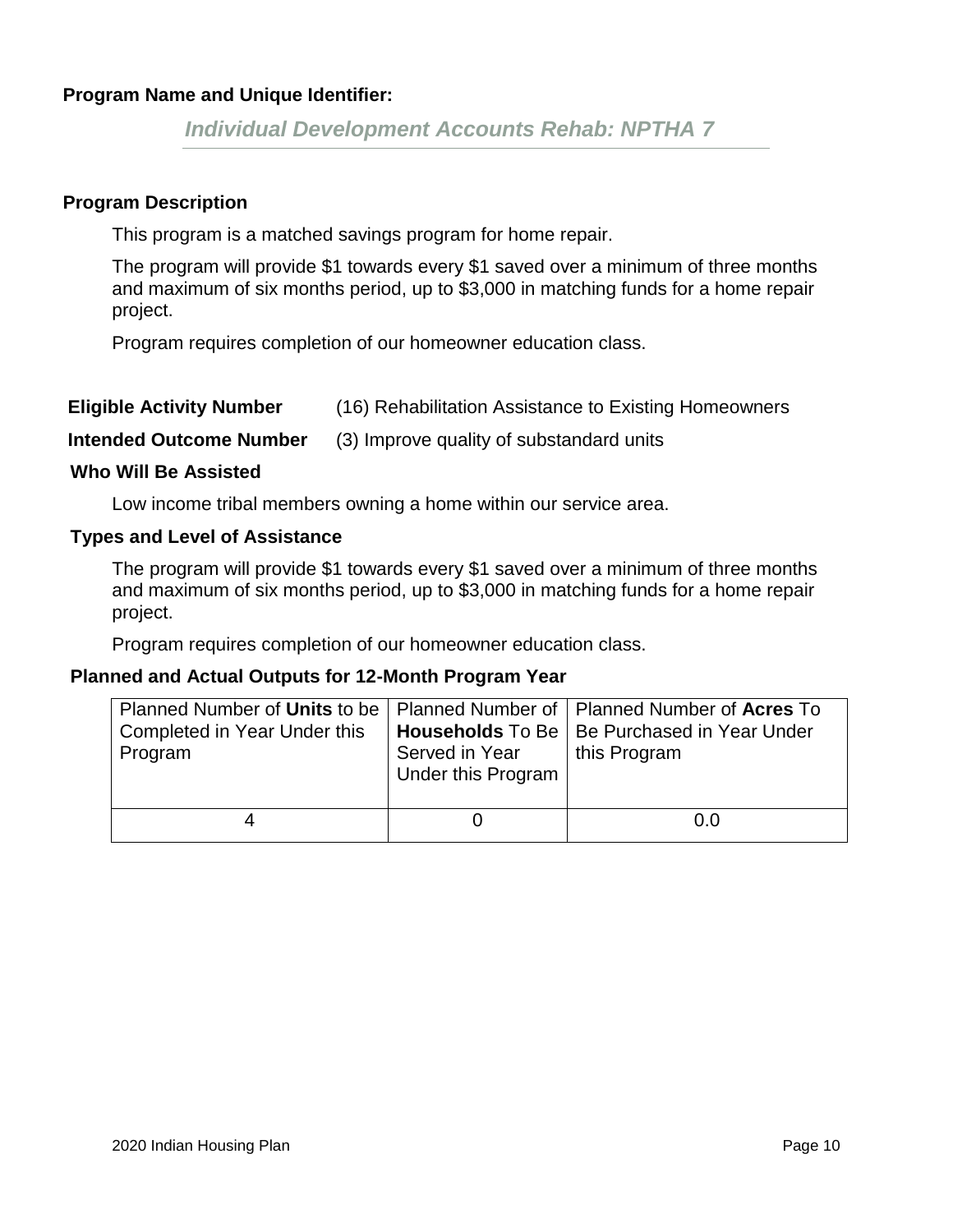# *Crime Prevention: NPTHA 8*

#### **Program Description**

\* Maintain interactive relationships with Nez Perce Tribal Law Enforcement in housing community activities and reporting of any criminal or nuisance activity.

- \* Conduct quarterly safety meetings and fire drills for senior citizen apartment buildings.
- \* Enforce lease agreements promoting safe neighborhoods.

\* Network with other programs and organizations to implement strategies to prevent crime and substance abuse.

| <b>Eligible Activity Number</b> | (21) Crime Prevention and Safety [202(5)] |
|---------------------------------|-------------------------------------------|
|---------------------------------|-------------------------------------------|

**Intended Outcome Number** (11) Reduction in crime reports

#### **Who Will Be Assisted**

The focus will be the NPTHA program assisted housing units, however, may result in a positive effect over adjacent neighbors and community areas.

#### **Types and Level of Assistance**

Community meetings with crime and safety presentations, coordinating presentations from Nez Perce Tribal Law Enforcement and Nez Perce Tribe Safety Program, and oneon-one counseling on lease compliance.

| Planned Number of Units to be   Planned Number of   Planned Number of Acres To<br>Completed in Year Under this<br>Program | Served in Year<br>Under this Program | Households To Be   Be Purchased in Year Under<br>this Program |
|---------------------------------------------------------------------------------------------------------------------------|--------------------------------------|---------------------------------------------------------------|
|                                                                                                                           |                                      | O.O                                                           |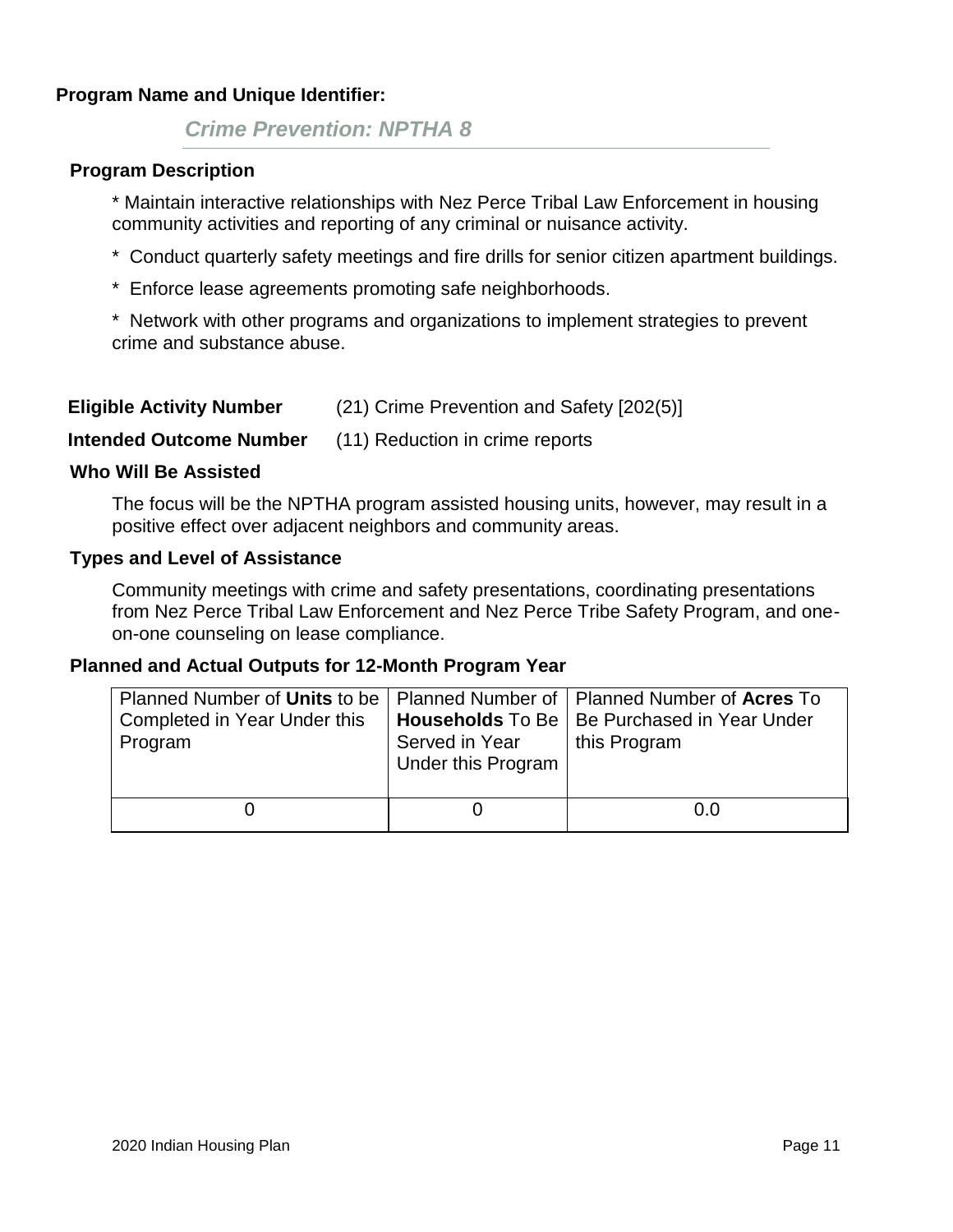# *Infrastructure to Support Housing: NPTHA 9*

### **Program Description**

The NPTHA must develop new infrastructure to support any new housing developments. The NPTHA will complete infrastructure feasibility assessments on potential housing sites. The NPTHA will develop site plans and specifications for infrastructure and pursue appropriate funding sources.

| <b>Eligible Activity Number</b> | (24) Infrastructure to Support Housing [202(2)] |
|---------------------------------|-------------------------------------------------|
|---------------------------------|-------------------------------------------------|

**Intended Outcome Number** (12) Other – must provide description below

#### **Describe Other Intended Outcome**

Develop Infrastructure to support Housing.

#### **Who Will Be Assisted**

Infrastructure will be developed to support housing developments for low income families.

#### **Types and Level of Assistance**

Current year funds will be utilized for planning and assessments on potential housing sites. Architects, engineers and other consultants will be utilized to complete assessments and site designs.

| Planned Number of Units to be   Planned Number of   Planned Number of Acres To<br>Completed in Year Under this<br>Program | Served in Year<br>Under this Program | <b>Households</b> To Be   Be Purchased in Year Under<br>this Program |
|---------------------------------------------------------------------------------------------------------------------------|--------------------------------------|----------------------------------------------------------------------|
|                                                                                                                           |                                      | 0.0                                                                  |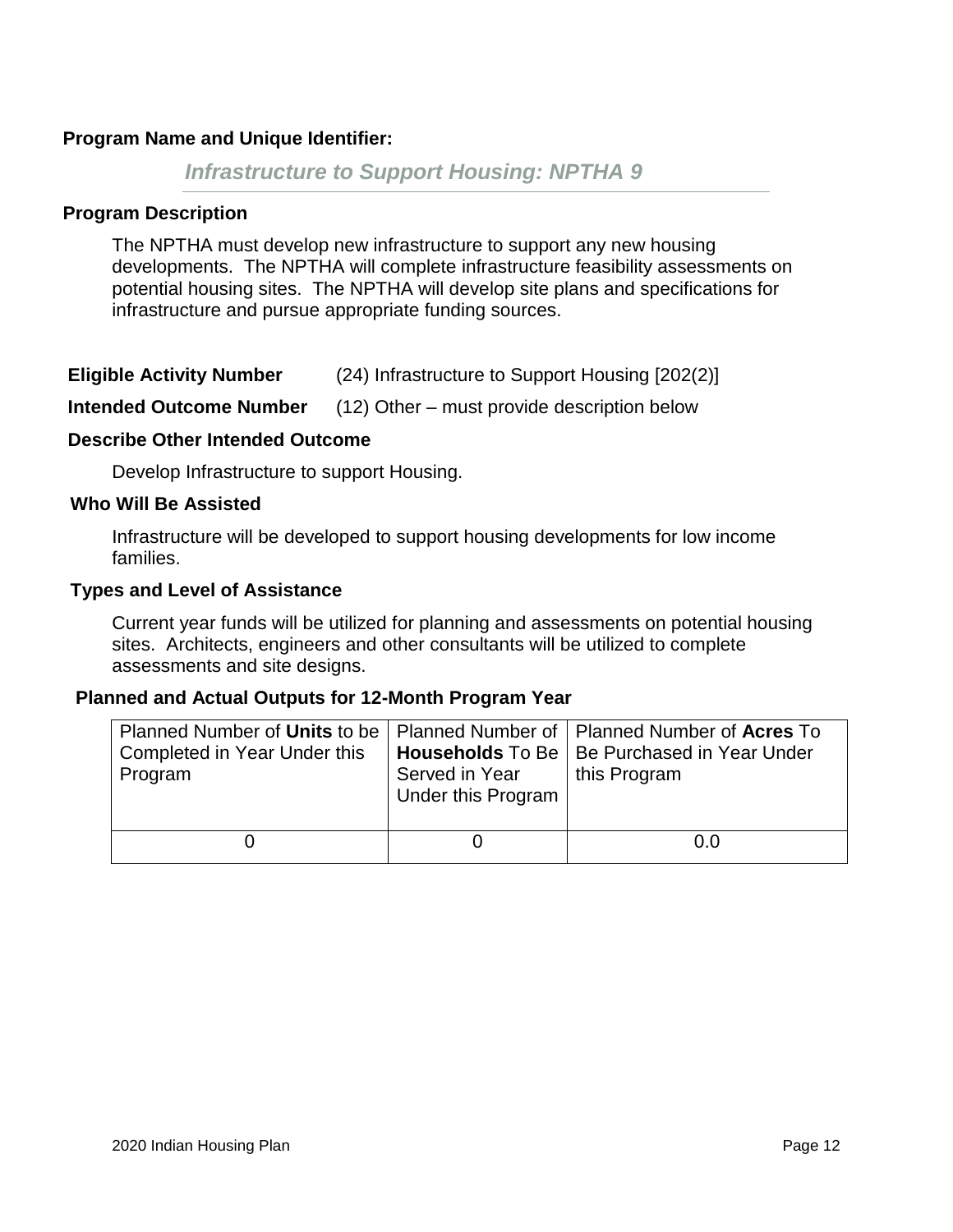# *IHBG Competitive – Administrative Support: NPTHA 10*

#### **Program Description**

IHBG funds obligated as matching funds for the proposed IHBG Competitive Grant for the construction of new rental units. Includes administrative salaries, taxes, and benefits over a two-year program beginning 01/01/2020. The total obligation of \$74,726 for two years will be \$32,350 yr 1 and \$42,376 yr 2 according to the duties of the staff. .

| <b>Eligible Activity Number</b> | (4) Construction of Rental Housing [202(2)] |
|---------------------------------|---------------------------------------------|
|---------------------------------|---------------------------------------------|

#### **Intended Outcome Number** (7) Create new affordable rental units

#### **Who Will Be Assisted**

Administrative support of the IHBG Competitive Grant. The new grant will assist low and moderate income families with the construction of new rental units.

#### **Types and Level of Assistance**

The IHP will provide \$63,283 in administrative support towards the ICDBG Grant. The ICDBG Grant will provide \$500,000 in direct services.

| Planned Number of Units to be   Planned Number of   Planned Number of Acres To<br>Completed in Year Under this<br>Program | Served in Year<br>Under this Program | Households To Be   Be Purchased in Year Under<br>this Program |
|---------------------------------------------------------------------------------------------------------------------------|--------------------------------------|---------------------------------------------------------------|
|                                                                                                                           |                                      | 0.0                                                           |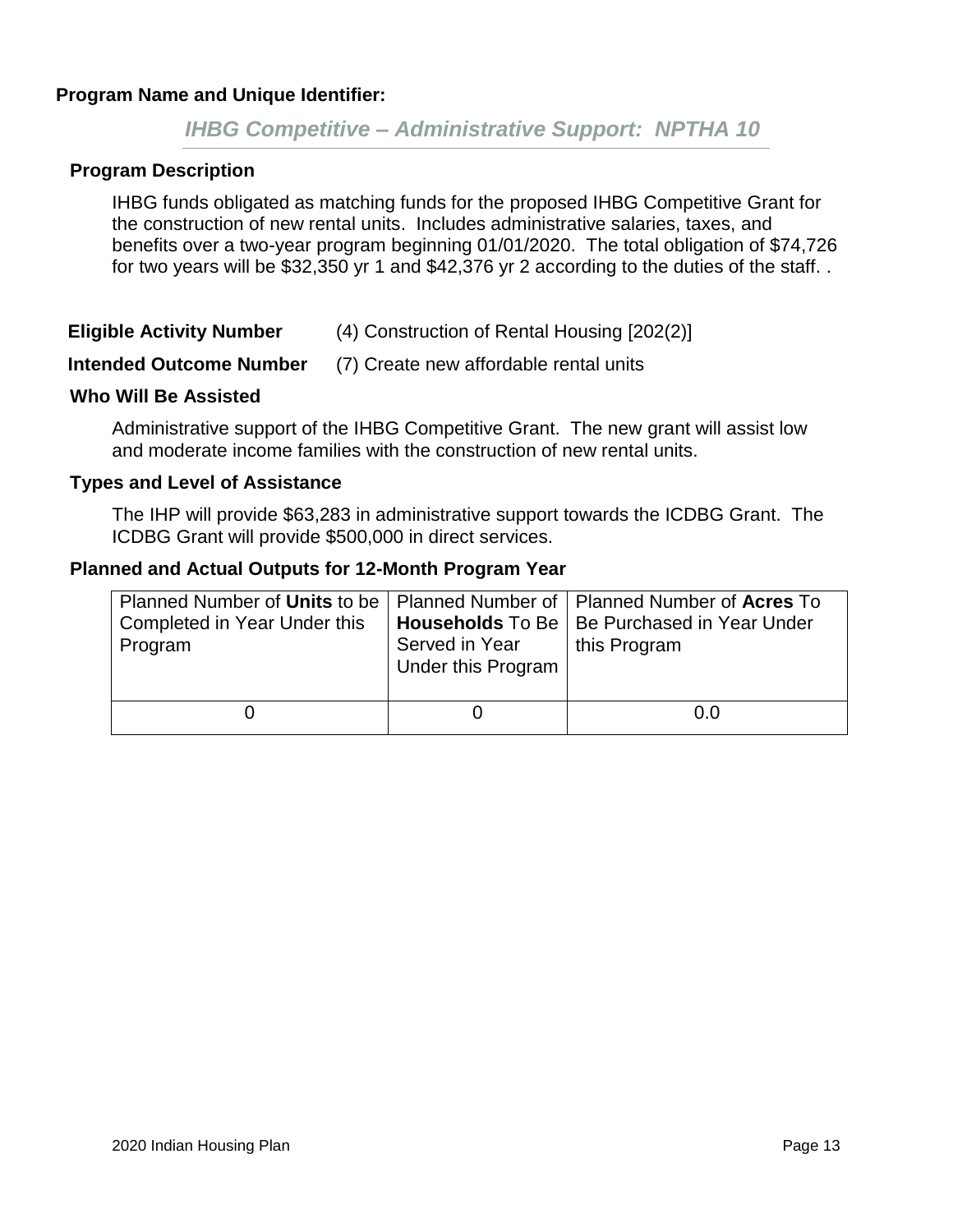# *IHBG Competitive Grant new construction: NPTHA 11*

#### **Program Description**

New construction of 20 rental units for low income families. This development is planned over a two-year period. The project will begin in FY2020 and be completed in FY 2021. Expenditures in FY2020 only represent approximately 19% of the construction costs and the remainder will be reported in your FY 2021 Indian Housing Plan.

**Eligible Activity Number** (4) Construction of Rental Housing [202(2)]

**Intended Outcome Number** (7) Create new affordable rental units

#### **Who Will Be Assisted**

This project will serve 20 low-income, Native American households with a preference for Nez Perce tribal members. Moderate income families are not currently planned but may be assisted at least less than 10% of the grant funding.

#### **Types and Level of Assistance**

This project will serve 20 low-income families with a new affordable rental unit.

| Planned Number of Units to be   Planned Number of   Planned Number of Acres To<br>Completed in Year Under this | Served in Year     | <b>Households</b> To Be   Be Purchased in Year Under<br>this Program |  |
|----------------------------------------------------------------------------------------------------------------|--------------------|----------------------------------------------------------------------|--|
| Program                                                                                                        | Under this Program |                                                                      |  |
|                                                                                                                |                    | O.O                                                                  |  |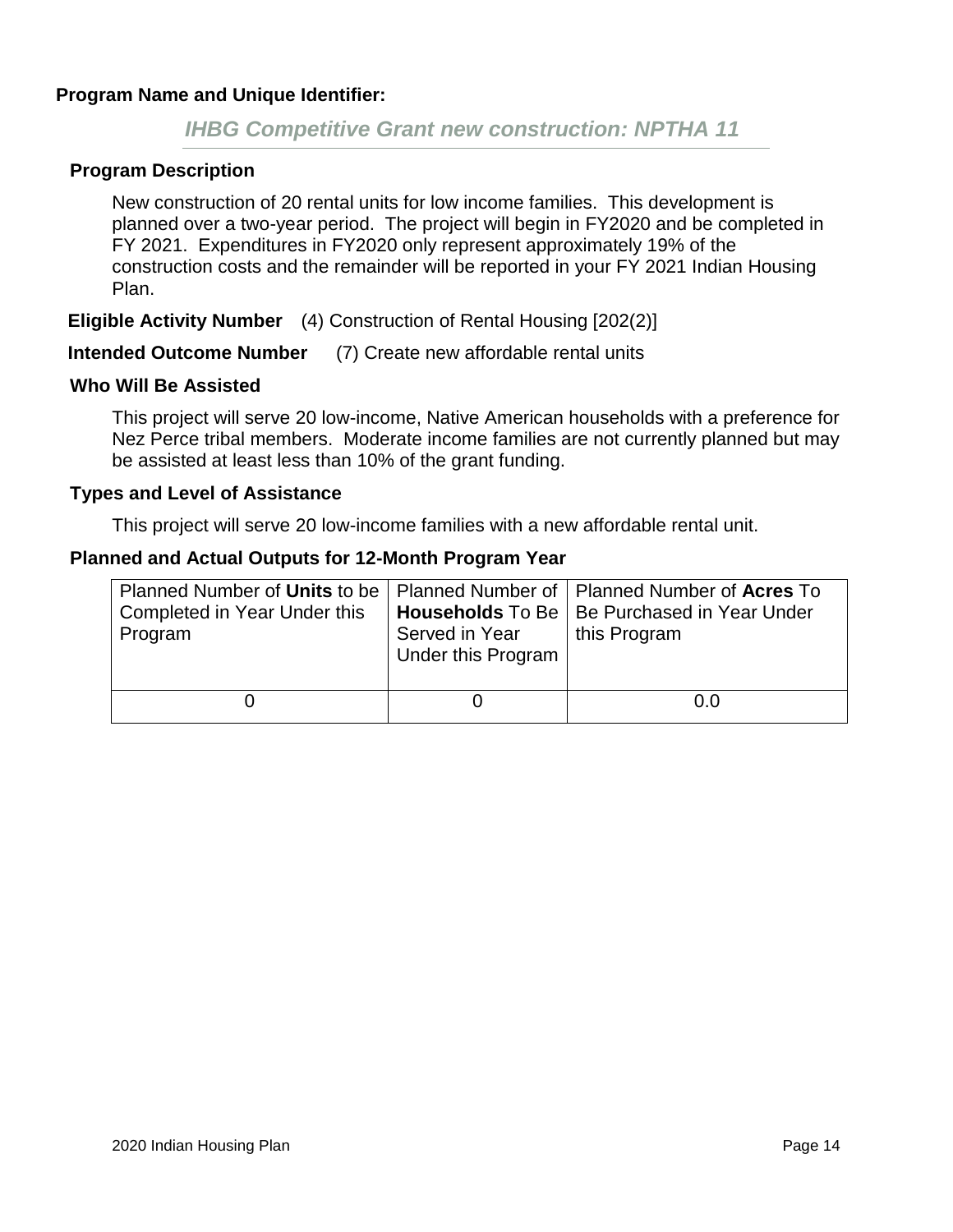# *IHBG Competitive Grant Tenant Community Building: NPTHA 12*

#### **Program Description**

The NPTHA has obligated to construct a tenant community building to provide services to the new rental housing project to be constructed with IHBG Competitive Grant funds. Construction is scheduled for FY 2021 while planning and other preliminary construction activities will be completed in FY 2020.

**Eligible Activity Number** (9) Other Rental Housing Development [202(2)]

**Intended Outcome Number** (6) Assist affordable housing for low income households

#### **Who Will Be Assisted**

The tenant community building will provide auxiliary services for the 20 new rental units.

#### **Types and Level of Assistance**

The NPTHA will provide education and tenant counseling services while other tribal programs will also provide education and supportive services in the tenant community building. The tenants will also utilize the facility for tenant group activities or meetings.

| Planned Number of Units to be   Planned Number of   Planned Number of Acres To<br>Completed in Year Under this<br>Program | Served in Year<br><b>Under this Program</b> | <b>Households</b> To Be   Be Purchased in Year Under<br>this Program |
|---------------------------------------------------------------------------------------------------------------------------|---------------------------------------------|----------------------------------------------------------------------|
|                                                                                                                           |                                             | 0.0                                                                  |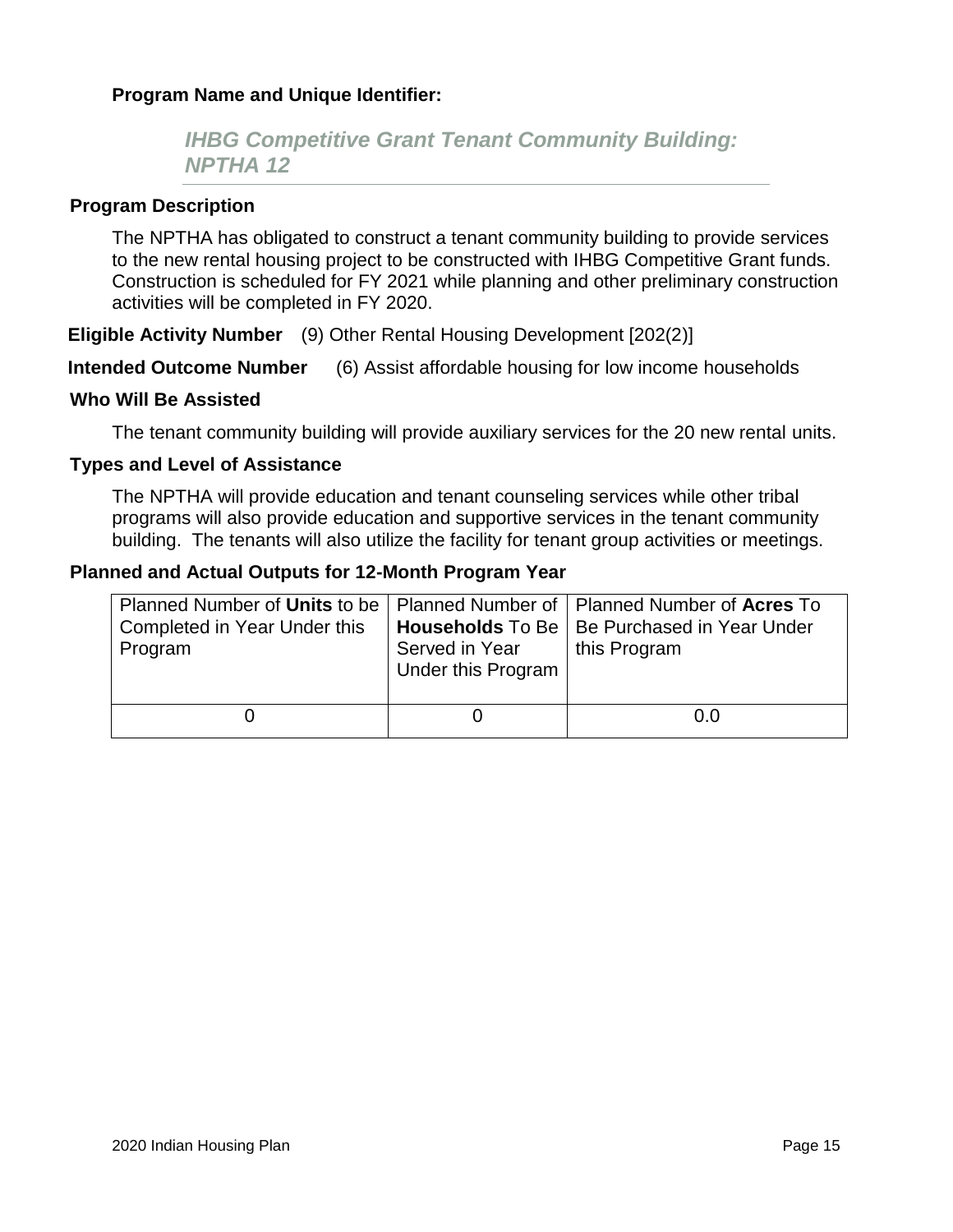**SECTION 4: MAINTAINING 1937 ACT UNITS, DEMOLITION, AND DISPOSITION** *NAHASDA §§ 102(b)(2)(A)(v), 102(b)(2)(A)(iv)(I-III)*

# **(1) Maintaining 1937 Act Units**

The NPTHA will ensure the viability of housing previously developed an currently under management through a systematic process consisting of at least annual inspections, an automated work order system, occupancy counseling on lease compliance and home maintenance. The NPTHA employs a maintenance staff to carry out all home repair and preventative maintenance activities.

# (2) **Demolition and Disposition** There are no units planned for demolition.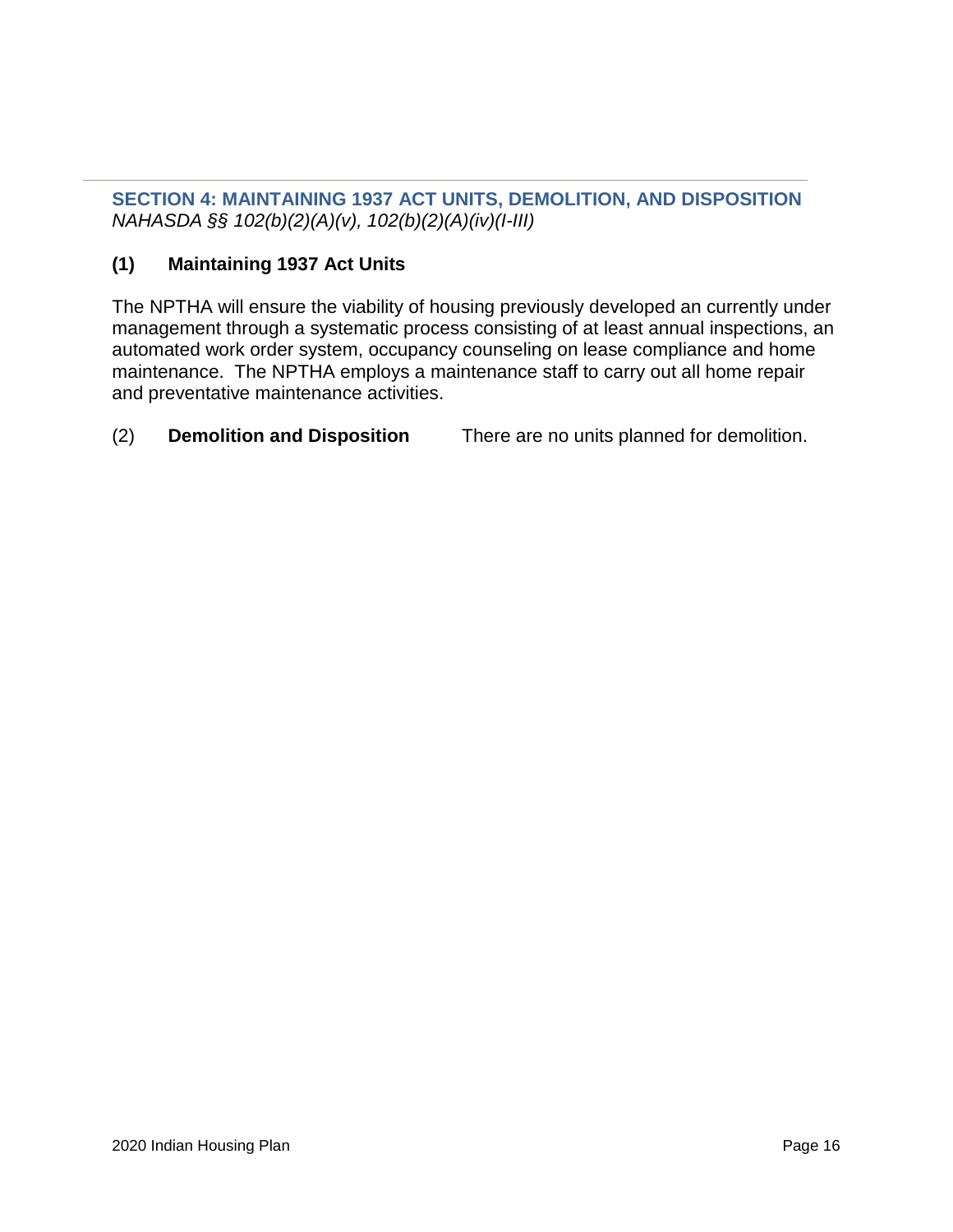# **SECTION 5: BUDGETS**

#### *NAHASDA §§ 102(b)(2)(C), 404(b)*

**(1) Sources of Funding** (NAHASDA § 102(b)(2)(C)(i)) *(Complete the portions of the chart below to describe your estimated or anticipated sources of funding for the 12-month program year.* 

|                                | <b>IHP</b>                                                                  |                                                                                           |                                                             |                                                                                       |                                                                                            |
|--------------------------------|-----------------------------------------------------------------------------|-------------------------------------------------------------------------------------------|-------------------------------------------------------------|---------------------------------------------------------------------------------------|--------------------------------------------------------------------------------------------|
| <b>SOURCE</b>                  | (A)<br>Estimated<br>amount on<br>hand at<br>beginning<br>of program<br>vear | (B)<br>Estimated<br>amount to<br>be<br>received<br>during 12-<br>month<br>program<br>year | (C)<br>Estimated<br>total<br>sources of<br>funds<br>$(A+B)$ | (D)<br>Estimated<br>funds to be<br>expended<br>during 12-<br>month<br>program<br>year | (E)<br>Estimated<br>unexpended<br>funds<br>remaining at<br>end of<br>program<br>year (C-D) |
| 1. IHBG Funds                  | \$0                                                                         | \$1,110,590                                                                               | \$1,110,590                                                 | \$1,110,590                                                                           | \$0                                                                                        |
| 2. IHBG Program Income         | \$1,269,261                                                                 | \$286,103                                                                                 | \$1,555,364                                                 | \$359,094                                                                             | \$1,196,270                                                                                |
| 3. Title VI                    | \$0                                                                         | \$0                                                                                       | \$0                                                         | \$0                                                                                   | \$0                                                                                        |
| 4. Title VI Program Income     | \$0                                                                         | \$0                                                                                       | \$0                                                         | \$0                                                                                   | \$0                                                                                        |
| 5. 1937 Act Operating Reserves | \$0                                                                         |                                                                                           | \$0                                                         | \$0                                                                                   | \$0                                                                                        |
| 6. Carry Over 1937 Act Funds   | \$0                                                                         |                                                                                           | \$0                                                         | \$0                                                                                   | \$0                                                                                        |
| <b>LEVERAGED FUNDS</b>         |                                                                             |                                                                                           |                                                             |                                                                                       |                                                                                            |
| 7. ICDBG Funds                 | \$0                                                                         | \$0                                                                                       | \$0                                                         | \$0                                                                                   | \$0                                                                                        |
| 8. Other Federal Funds         | \$0                                                                         | \$690,000                                                                                 | \$690,000                                                   | \$690,000                                                                             | \$0                                                                                        |
| 9. LIHTC                       | \$0                                                                         | \$0                                                                                       | \$0                                                         | \$0                                                                                   | \$0                                                                                        |
| 10. Non-Federal Funds          | \$0                                                                         | \$0                                                                                       | \$0                                                         | \$0                                                                                   | \$0                                                                                        |
| <b>TOTAL</b>                   | \$1,269,261                                                                 | \$2,086,693                                                                               | \$3,355,954                                                 | \$2,159,684                                                                           | \$1,196,270                                                                                |

**Notes:**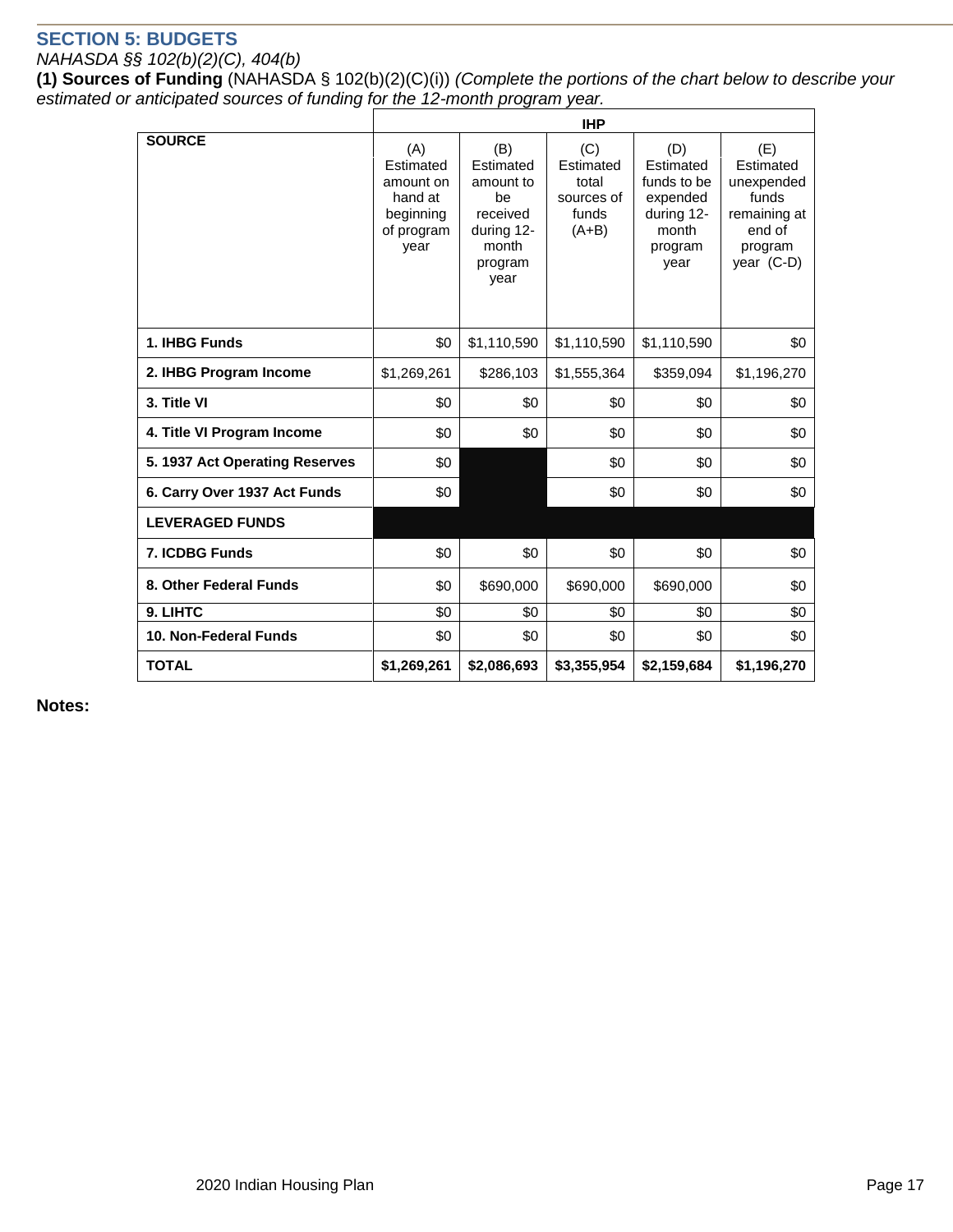|                                                                                           | <b>IHP</b>                                                                                              |                                                                             |                                                                              |  |
|-------------------------------------------------------------------------------------------|---------------------------------------------------------------------------------------------------------|-----------------------------------------------------------------------------|------------------------------------------------------------------------------|--|
| <b>PROGRAM NAME</b>                                                                       | (L)<br>Prior and current<br>year IHBG (only)<br>funds to be<br>expended in 12-<br>month program<br>year | (M)<br>Total all other funds<br>to be expended in 12-<br>month program year | (N)<br>Total funds to be<br>expended in 12-<br>month program year<br>$(L+M)$ |  |
| <b>Management of 1937</b><br><b>Housing Act</b><br><b>Properties: NPTHA 1</b>             | \$654,793                                                                                               | \$297,953                                                                   | \$952,746                                                                    |  |
| <b>Housing Management</b><br><b>Service: NPTHA 2</b>                                      | \$179,078                                                                                               | \$0                                                                         | \$179,078                                                                    |  |
| <b>Homebuyer Education</b><br>Program: NPTHA 3                                            | \$45,266                                                                                                | \$0                                                                         | \$45,266                                                                     |  |
| <b>Senior Rehab: NPTHA</b><br>4                                                           | \$45,000                                                                                                | \$0                                                                         | \$45,000                                                                     |  |
| <b>Mortgage Finance</b><br><b>Assistance: NPTHA 5</b>                                     | \$10,000                                                                                                | \$0                                                                         | \$10,000                                                                     |  |
| <b>Individual</b><br><b>Development Accounts</b><br><b>Down Payment:</b><br><b>NPTHA6</b> | \$5,000                                                                                                 | \$0                                                                         | \$5,000                                                                      |  |
| <b>Individual</b><br><b>Development Accounts</b><br>Rehab: NPTHA 7                        | \$8,000                                                                                                 | \$0                                                                         | \$8,000                                                                      |  |
| <b>Crime Prevention:</b><br><b>NPTHA 8</b>                                                | \$250                                                                                                   | \$0                                                                         | \$250                                                                        |  |
| Infrastructure to<br><b>Support Housing:</b><br><b>NPTHA 9</b>                            | \$0                                                                                                     | \$50,000                                                                    | \$50,000                                                                     |  |
| <b>IHBG Competitive -</b><br><b>Administrative</b><br>Support: NPTHA 10                   | \$32,350                                                                                                | \$0                                                                         | \$32,350                                                                     |  |
| <b>IHBG Competitive</b><br><b>Grant new</b><br><b>Construction: NPTHA</b><br>11           | \$0                                                                                                     | \$690,000                                                                   | \$690,000                                                                    |  |
| <b>IHBG Competitive</b><br><b>Grant Tenant</b><br><b>Community Building:</b><br>NPTHA 12  | \$0                                                                                                     | \$11,141                                                                    | \$11,141                                                                     |  |
| <b>Planning and</b><br><b>Administration</b>                                              | \$130,853                                                                                               | \$0                                                                         | \$130,853                                                                    |  |
| Loan repayment -<br>describe in 3 & 4 below                                               | \$0                                                                                                     | \$0                                                                         | \$0                                                                          |  |
| <b>TOTAL</b>                                                                              | \$1,110,590.00                                                                                          | \$1,049,094.00                                                              | \$2,159,684.00                                                               |  |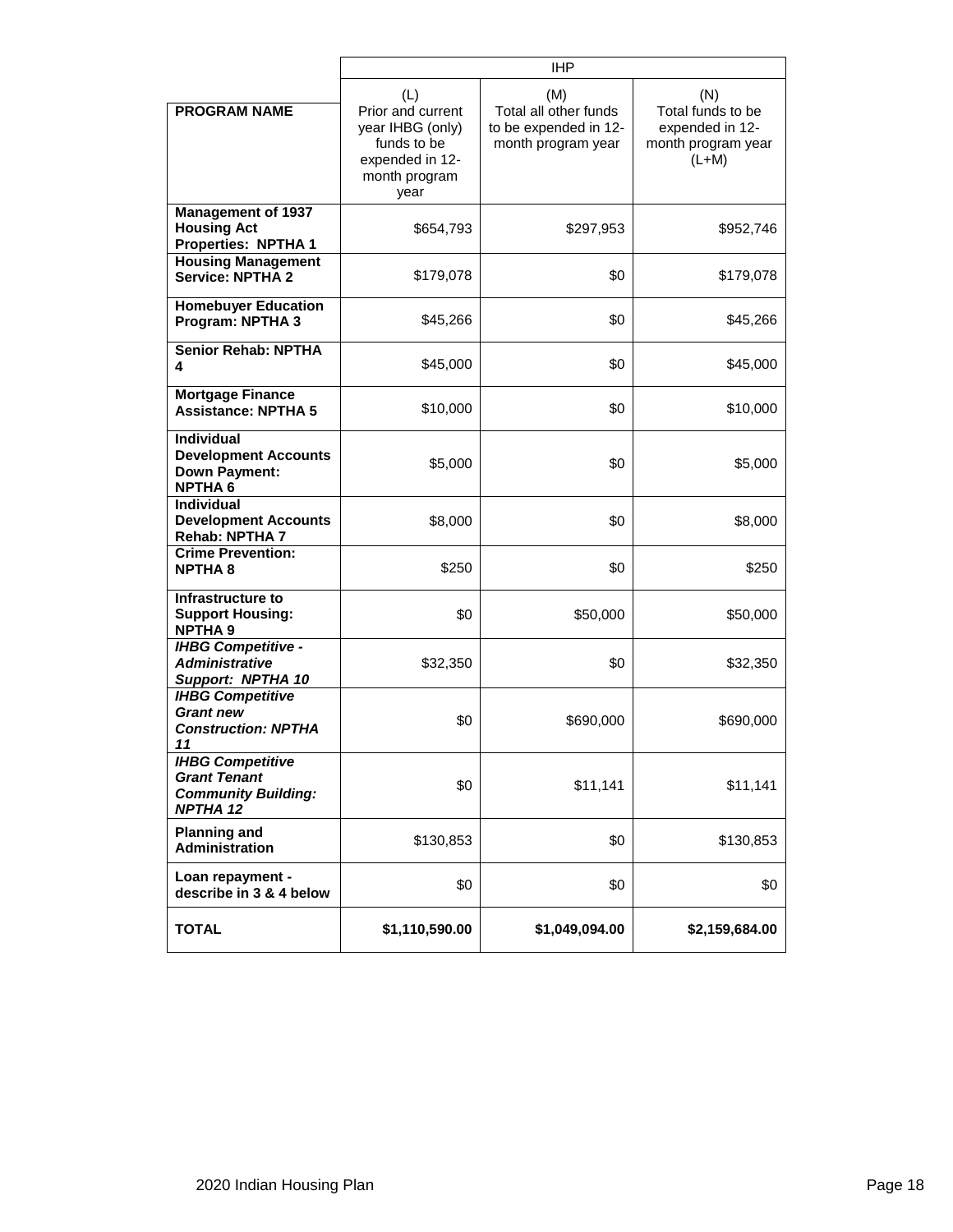### **SECTION 6: OTHER SUBMISSION ITEMS** *NAHASDA §§ 102(b)(2)(C)(ii), 201(b)(5), 202(6), 205(a)(2), 209*

# **(1) Useful Life/Affordability Period(s)**

•Housing units under management have a useful life of 20 years.

•Home repairs up to \$5,000 have a useful life of three years.

•Home repairs over \$5,000 have a useful life of five years

•Mortgage Finance Assistance up to \$5,000 has a useful life of five years

•New construction or assistance over \$20,000 has a useful life of 20 years.

# **(2) Model Housing and Over-Income Activities**

No model or over income housing activities are planned during this current year.

# **(3) Tribal and Other Indian Preference**

Does the Tribe have a preference policy?  $Yes \nvert \nabla$  No  $\Box$ 

If yes, describe the policy.

Preference is provided to enrolled members of the Nez Perce Tribe before serving other Native American tribes. Policies include housing services, employment and training.

# **(4) Anticipated Planning and Administration Expenses** (NAHASDA § 102(b)(2)(C)(ii), 24 CFR § 1000.238)

Do you intend to use more than 20% of your current grant for Planning and Administration?

Yes  $\Box$  No  $\overline{\triangledown}$ 

# **Expanded**

**Formula Area - Verification of Substantial Housing Services** (24 CFR § 1000.302(3))

 **If no, proceed to Section 7.**

Yes  $\square$  No  $\nabla$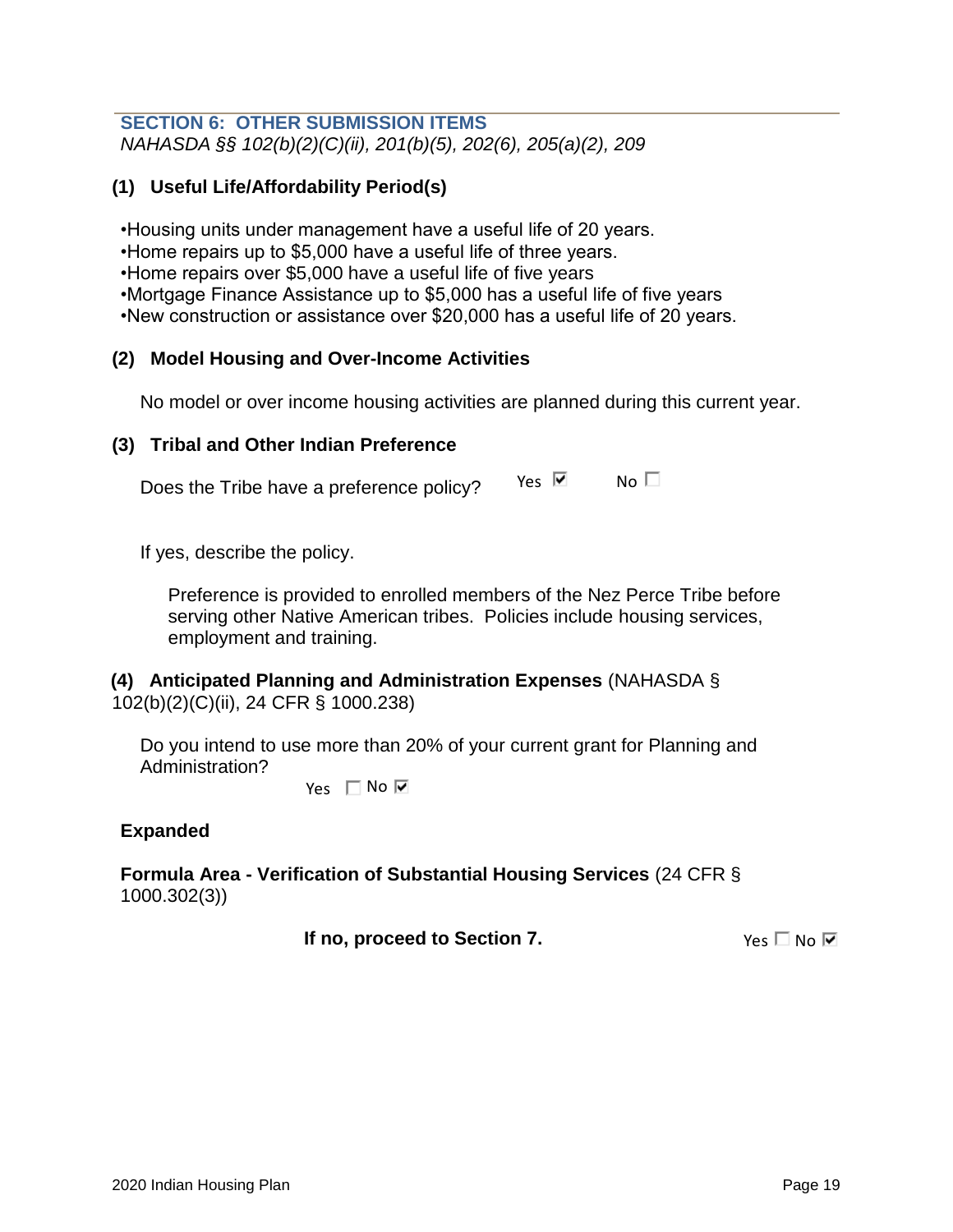# **SECTION 7: INDIAN HOUSING PLAN CERTIFICATION OF COMPLIANCE**  *NAHASDA § 102(b)(2)(D)*

By signing the IHP, you certify that you have all required policies and procedures in place in order to operate any planned IHBG programs.

# **(1) In accordance with applicable statutes, the recipient certifies that:**

It will comply with title II of the Civil Rights Act of 1968 in carrying out this Act, to the extent that such title is applicable, and other applicable federal statutes.

Yes  $\odot$  No  $\odot$ 

# **(2) In accordance with 24 CFR 1000.328, the recipient receiving less than \$200,000 under FCAS certifies that:**

There are households within its jurisdiction at or below 80 percent of median income.

Yes ◯ No ◯ Not Applicable **•** 

# **(3) The following certifications will only apply where applicable based on program activities.**

a. The recipient will maintain adequate insurance coverage for housing units that are owned and operated or assisted with grant amounts provided under NAHASDA, in compliance with such requirements as may be established by HUD;

Yes © No ○ Not Applicable ○

b. Policies are in effect and are available for review by HUD and the public governing the eligibility, admission, and occupancy of families for housing assisted with grant amounts provided under NAHASDA;

Yes ⊙ No ○ Not Applicable ○

c. Policies are in effect and are available for review by HUD and the public governing rents charged, including the methods by which such rents or homebuyer payments are determined, for housing assisted with grant amounts provided under NAHASDA; and

Yes ⊙ No ○ Not Applicable ○

d. Policies are in effect and are available for review by HUD and the public governing the management and maintenance of housing assisted with grant amounts provided under NAHASDA.

Yes  $\odot$  No  $\odot$  Not Applicable  $\odot$